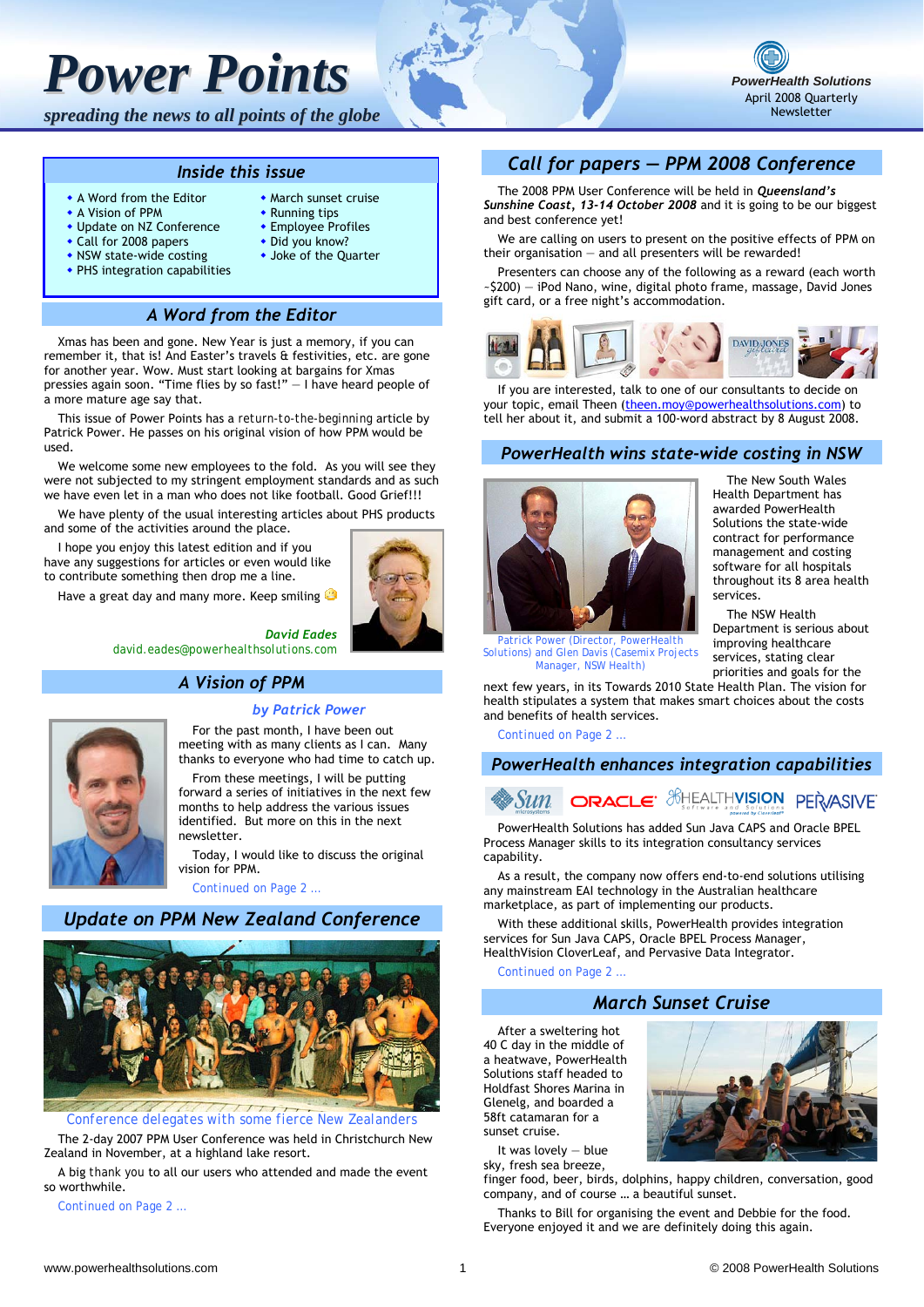# *Power Points*

*spreading the news to all points of the globe*



#### *A Vision of PPM*

*… Continued from Page 1*



PPM was originally conceived as a toolset that, whilst producing robust patient cost and revenue, could also be utilised to add value across the entire organisation.

Having worked with Trendstar and Transition for more than 15 years, I felt it was important that PPM not be a standalone system, like its predecessors, but rather became an integral part of an organisation's IT strategy.

If this could be accomplished, not only would it more add value to the licensing organisation

but it would also facilitate the development of a robust datamart, a key component to producing accurate patient costs and revenue.

Because PPM is required to interface with the majority of an organisation's financial and non-financial systems, in order to produce robust patient costs, it is an excellent starting point for any hospital datamart. Furthermore, PPM's extraction tool (ETVL), Scheduler and suite of reporting products add additional functionality and automation to the processes required to create an enterprise-wide datamart and/or reporting toolset.

But unfortunately, not many organisations are using this functionality to their advantage.

When I query IT departments from client hospitals, as to why they did not go down this path, the usual answer is that they have either never heard of PPM, which generally sits outside of IT, or they had a look at the data in PPM, but it was either not current enough or did not include all the data they required.

The point they are missing however is that the expense required reextracting all this information into a new datamart is more than the cost of simply increasing the frequency or the amount of data collected in PPM. In fact I would say significantly more.

The other obvious benefit of integrating PPM into an organisation's IT strategy, of course, is that there is less duplication of effort required to centralise the data and the results are consistent for reporting purposes because they are derived from a single source.

To close, whilst PPM can deliver an end-to-end strategy for an organisation's datamart and reporting strategy, its open architecture and various automated tools allows an organisation to use PPM to add value on a limited or broad basis while at the same time making efficient use of existing costing resources that are required to perform these data processing tasks for the organisation regardless.

### *Update on PPM New Zealand Conference*

#### *… Continued from page 1.*

The networking opportunity provided by this conference was what delegates liked best, followed by the keynote speech by Wayne Bennett (Central Maine Healthcare CFO).

This year we introduced concurrent training sessions, with hands-on exercises. Although the feedback has been positive, we are already planning improvements for 2008.

The conference entertainment had a very kiwi flavour with a wildlife tour including ... er ... kiwis, with dinner followed by an energetic Maori performance — a night which was unanimously voted *really enjoyable*.

The Canterbury District Health Board held a on-site visit at The Princess Margaret Hospital on the third day, which was very well received. Thank you very much to Warren Holmes and Megan Griffiths for hosting this excellent event.

Michelline Hanna from The Children's Hospital at Westmead was among many who found the conference — "Fun, relevant, worthwhile, interesting, helpful, and relaxing".

The 2008 PPM User Conference will be held *13-14 October 2008* in *Queensland's Sunshine Coast*, and we expect it to be even bigger and better!

#### *PowerHealth wins state-wide costing in NSW*

#### *… Continued from Page 1*

PowerHealth Solutions' software is the preferred choice of Australian hospitals, as it consolidates hospital financial, clinical and operational information into business intelligence, to deliver the evidence base required by hospital executives for decisions on how to spend available funds wisely.

Mr Glen Davis, Casemix Projects Manager from NSW Health Department said, "Our prior experiences with PowerHealth Solutions have been very positive, and we are impressed with their expertise in the health industry. The tender evaluation process was very competitive, and PowerHealth Solutions offers good value for money.

"With PowerHealth Solutions, we will standardise costing and reporting across the state, using an already proven system. In addition, we can be more efficient with funding standards, data quality and internal auditing."

PowerHealth Solutions Senior Consultant Nigel Michell said, "This is a real vote of confidence from the industry for PowerHealth Solutions, and we are rising to the challenge of completing the

implementations across NSW hospitals within the next 12 months."

#### *PowerHealth enhances integration capabilities*

#### *… Continued from Page 1*

PowerHealth Solutions provides enterprise level hospital management software  $-$  costing, reporting, patient billing  $-$  in an environment which has historically used a multiplicity of diverse computer systems.

PowerHealth has developed its strong integration skills out of necessity in order to implement its software products which rely on successful live data exchange with other hospital systems.

PowerHealth Solutions Integration Manager, Bill May said, "At PowerHealth Solutions, we are committed to offering our customers quality integration solutions.



"With these new integration capabilities, we are now ideally placed to quickly and easily integrate our solutions into any healthcare environment in Australia."

#### *Running tips from Speedy Gonzales*

#### *By Simon Del-Fabbro*

Many people do running for fitness and there are a number things to consider getting right, otherwise you may end up doing more harm than good.

The first thing to get right is *footwear*. Buying a pair of cheap sneakers is no good. They typically are not designed for running and do not provide enough cushioning. The build quality is poor and they tend to fall apart fairly quickly.





Bad running shoes can lead to problems such as knee, back and ankle soreness. If you *pronate* (ankles bend in), then running with bad shoes could exacerbate the problem, which in turn would affect your running gait and lead to injury. There are probably more conditions related to bad footwear and they are best explained by a podiatrist.

So, go to a specialised running store, and get a pair fitted to your feet, running style and expected performance level.

Some stores have a running machine on which they can video your running/walking action. This not only helps with the selection of the best shoe, but they can also spot problems which may require further attention.